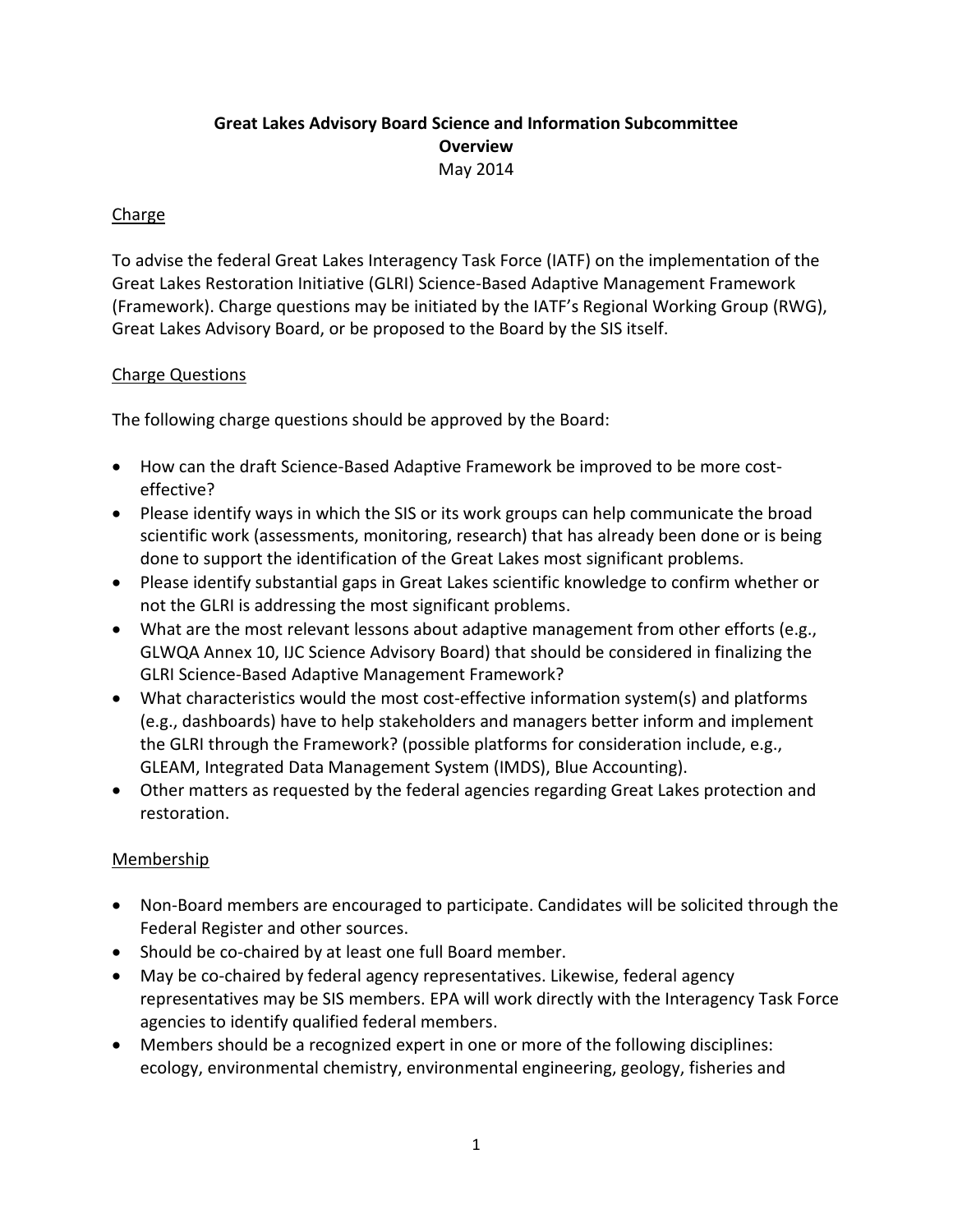wildlife management, public health, economics and information technology. It is helpful, but not necessary, to have demonstrated experience with Great Lakes-specific issues.

The SIS must also be balanced in terms of the points of view represented.

### Structure

- The SIS may form work groups to complete specific tasks within a year or less.
- Size of SIS should be large enough to encompass members from relevant disciplines, yet small enough to be manageable (e.g., 8-20 people).
- Candidates for work groups do not need to be solicited through the Federal Register.

# **Background**

Inclusion of the word "Information" in the subcommittee name is intended to convey that the subcommittee's role includes information broadly—how information is synthesized so as to inform managers, emergence of new information technologies, etc. The word "science" should be understood to include the natural sciences, social sciences (e.g., social behavioral science, economics) and other relevant disciplines (e.g., engineering, information technology).

Due to the small size and limited resources of the SIS, its tasks should be carefully selected. Amongst its likely roles and activities are: acting as a warning or "fire alarm" if members of the SIS believe that a GLAB statement or recommendation lacks sufficient scientific support, advising the IATF's Regional Working Group on its efforts to more fully institute adaptive management principles, and assisting the IATF's Regional Working Group in identifying ecological indicators (which in turn can help with the implementation of adaptive management).

One purpose of establishing the SIS under the Great Lakes Advisory Board is so that the Board's diverse, multi-sector membership can inform and benefit from the SIS's work.

The Great Lakes Water Quality Agreement Science Annex work groups and International Joint Commission's Science Advisory Board are actively working on related issues, and drawing upon their products may be a valuable and efficient source of information.

In January 2012, EPA's Science Advisory Board (SAB) recommended that the agencies develop the Framework to articulate the process by which science informs GLRI decisions. It also recommended the establishment of a "standing science panel" to help with ongoing advice in implementing the Framework.

In January 2012, SAB provided the following relevant advice, recommending a "standing science panel:"